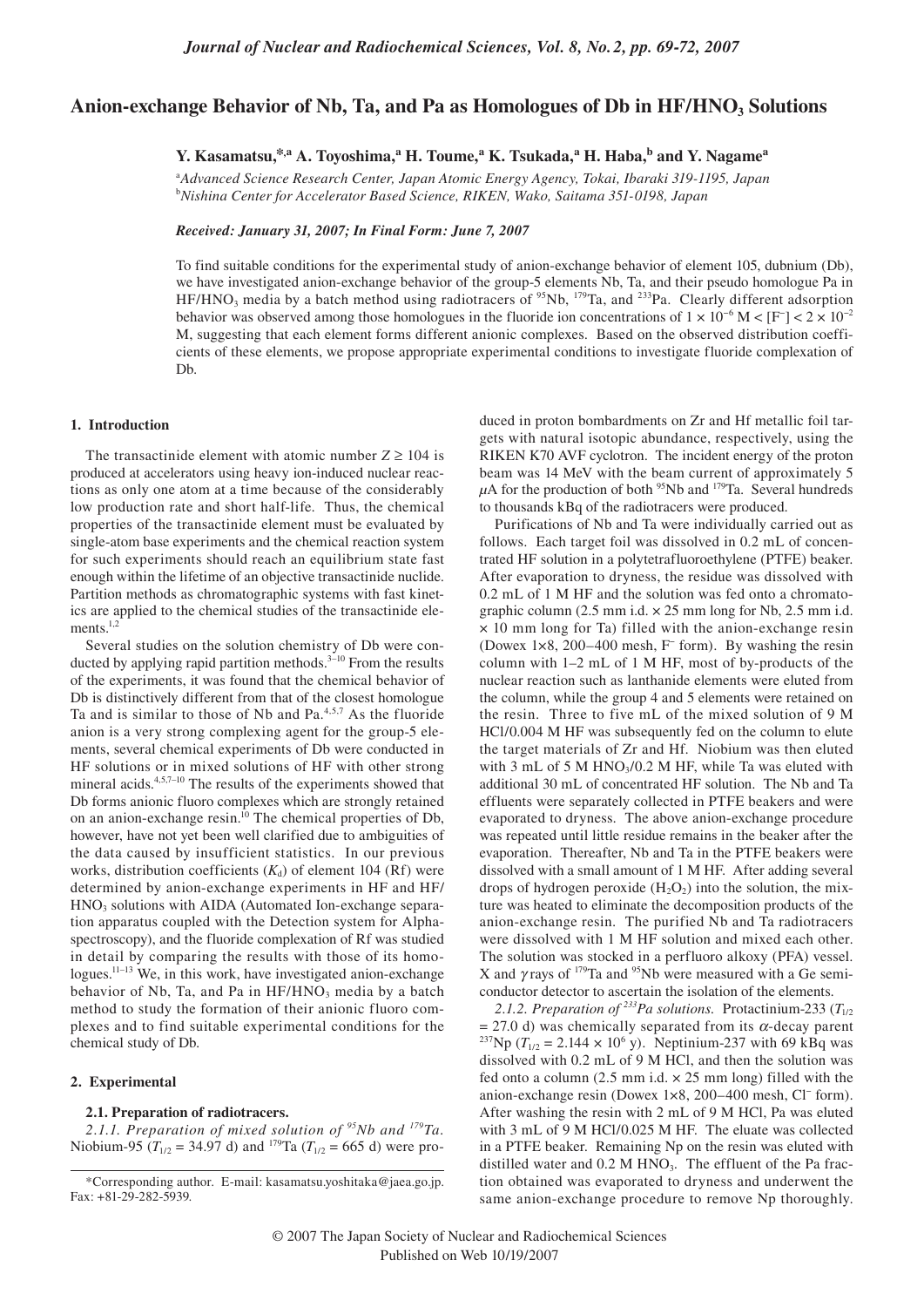About 40 kBq of 233Pa was obtained and stocked in 1 M HF solution in a PFA vessel.

**2.2. Adsorption on PFA and PP surfaces.** Adsorption of the group-5 elements Nb and Ta on glass, Pt, and even Teflon in concentrated HCl and  $HNO<sub>3</sub>$  was reported in Reference 3. As the adsorption interferes with precise batch-wise determination of distribution coefficients on the anion-exchange resin, we investigated the adsorption behavior of <sup>95</sup>Nb and <sup>179</sup>Ta on the surfaces of PFA and polypropylene (PP) test tubes used in this experiment. HF solutions of three different concentrations  $(10^{-4}, 10^{-2},$  and 1 M) and mixed solutions of two different compositions (10<sup>-4</sup> M HF/0.1 M HNO<sub>3</sub> and  $10^{-2}$  M HF/0.1 M  $HNO<sub>3</sub>$ ) were used in the present adsorption experiment. After determination of the "initial reference radioactivity" of each solution, several mL of the radiotracer solutions were fed into the PFA and PP test tubes  $(12 \text{ mm i.d.} \times 140 \text{ mm} \log \text{ for PFA},$ 17 mm i.d.  $\times$  119 mm long for PP). Then, the solutions were well shaken and left. After some standing time, 30 *µ*L of the solution was pipetted into a small PP container and was subjected to X- and  $\gamma$ -ray spectrometry. The ratio,  $R$ , of the radioactivity in each solution to the initial reference radioactivity of the solution was obtained as a function of the standing time to observe the time-dependent adsorption behavior of the radiotracers on the PFA and PP surfaces. The adsorption behavior of 233Pa was also investigated in the same manner.

We confirmed that the adsorption of the radioisotopes on the pipettes made of PP is negligible. Only statistical errors were taken into account in the estimation of errors of the radioactivity ratios  $R$ . The concentrations of the HF and  $HNO<sub>3</sub>$  solutions were determined by titrations with standardized NaOH and NaHCO<sub>3</sub>, respectively, before the experiments.

**2.3. Ion-exchange kinetics.** In order to determine the distribution coefficient in equilibrium, kinetics of the chemical reaction has to be examined. The distribution coefficient of an ion-exchange system is defined using a ratio of the radioactivity in the resin to that in the solution as

$$
K_{\rm d} = \frac{A_{\rm r} V_{\rm s}}{A_{\rm s} W_{\rm r}}\,,
$$

where  $A_r$  and  $A_s$  are the radioactivities (Bq) in the resin and the solution, respectively,  $V_s$  is the volume of the solution  $(mL)$ , and  $W_r$  is the mass of the dry resin (g). By observing the time dependence of the  $K_d$  value, we examined the kinetics of the ion-exchange reaction which includes the coordination reaction of the metal element with the fluoride ions.

The resin used was the strongly basic anion exchanger MCI® GEL CA08Y supplied by Mitsubishi Chemical Corporation. The resin was washed with distilled water, and then stirred in 2 M HNO<sub>3</sub> and 2 M NaOH solutions alternately. After washing the resin with  $2 M HNO<sub>3</sub>$  twice, the resin was washed with the distilled water several times and dried in a vacuum oven at 70  $\degree$ C for 24 h.

Kinetics of the ion-exchange reaction was investigated for 95Nb,  $^{179}$ Ta, and  $^{233}$ Pa in HF/0.1 M HNO<sub>3</sub> solutions with HF concentrations of  $10^{-4}$ ,  $10^{-3}$ ,  $10^{-2}$ , 1, and 10 M. In a PP test tube,  $8-200$  mg of the dried resin and 3 mL of HF/HNO<sub>3</sub> solution containing 30–50 *µ*L of the tracer solution were mixed. In each sample,  $10^{8}-10^{12}$  atoms of the tracer nuclides were contained. Then, the tube was shaken for a certain time (shaking time). After centrifugation, 1 mL of the solution was pipetted in a small PP container and subjected to X- and  $\gamma$ -ray spectrometry with a Ge detector. The same treatment was conducted without the resin to determine the reference radioactivity of the solution. The radioactivity of each isotope on the resin was determined by subtracting the radioactivity in the supernatant solution from the reference radioactivity of the solution. We investigated a dependence of the  $K_d$  value on the shaking time that includes the time consumed for the centrifugation. Statistical errors were taken into account in the estimation of

errors of the  $K_d$  values.

**2.4. Determination of distribution coefficients.** The  $K_d$ values of Nb, Ta, and Pa were determined in various concentrations of  $HF/HNO<sub>3</sub>$ , where the concentration of  $HNO<sub>3</sub>$  was kept constant at 0.1 M. The experimental procedure was almost the same as that described in sec. 2.3. For the solutions with the HF concentration  $[HF] \ge 10^{-2}$  M, the shaking time was 15 min, while the time was at least 5 h for the solutions with  $10^{-3}$  M ≤  $[HF] < 10^{-2}$  M, and 1 day for those with  $[HF] < 10^{-3}$  M. The shaking time was determined based on the results of the kinetic studies.

#### **3. Results and Discussion**

**3.1. Adsorption on PFA and PP surfaces.** Variations of the radioactivity ratios, *R*, which represent the adsorption of the radiotracers on the surfaces of the PFA and PP test tubes in  $HF/HNO<sub>3</sub>$  solutions are shown as a function of elapsed time in Figure 1. It is found that the decrease of the ratio resulting from the adsorption on the surface of the tube is not observed for every element in the solutions with the fluoride ion concentration  $[F^-]$  ≥ 10<sup>-4</sup> M. Here, the fluoride ion concentration was calculated using the dissociation constants of HF and  $HF_2^-$  reported in Reference 14. For the solutions with  $[F^-]$ < 10−4 M, contrarily, the adsorption on the PFA and PP surfaces is observed for Ta after about 1 week. In such low F− concentrations, hydrolytic species would be dominant for Ta;<sup>15</sup> various kinds of species including neutral complexes coexist in the solutions. To avoid the adsorption, we stocked the radiotracers in HF solutions with the concentrations of 10−2 M or higher and those mixed with  $0.1$  M HNO<sub>3</sub>.

As a result, it is evident that influence of the adsorption of the group-5 elements on both the PP and PFA surfaces is negligible within 1 week for the determination of the  $K_d$  values in the solutions with  $[F^-] > 10^{-6}$  M.

**3.2. Ion-exchange kinetics.** Variations of the  $K_d$  values of



**Figure 1.** Adsorptions of Nb, Ta, and Pa on the surfaces of the (a)– (e) PFA and  $(f)$ –(i) PP test tubes as a function of elapsed time in (a) 1 M HF ([F<sup>-</sup>] = 1.6 × 10<sup>-2</sup> M), (b)(f) 10<sup>-2</sup> M HF ([F<sup>-</sup>] = 2.7 × 10<sup>-3</sup> M), (c)(g)  $10^{-4}$  M HF ([F<sup>-</sup>] = 9.2 × 10<sup>-5</sup> M), (d)(h)  $10^{-2}$  M HF/0.1 M HNO<sub>3</sub> ([F<sup>-</sup>] = 1.1 × 10<sup>-4</sup> M), and (e)(i) 10<sup>-4</sup> M HF/0.1 M HNO<sub>3</sub> ([F<sup>-</sup>]  $= 1.1 \times 10^{-6}$  M). The vertical axis denotes the radioactivity ratio, *R*, which is defined in the text.  $R = 1$  (horizontal line) corresponds to no adsorption, while  $R = 0$  means 100% adsorption.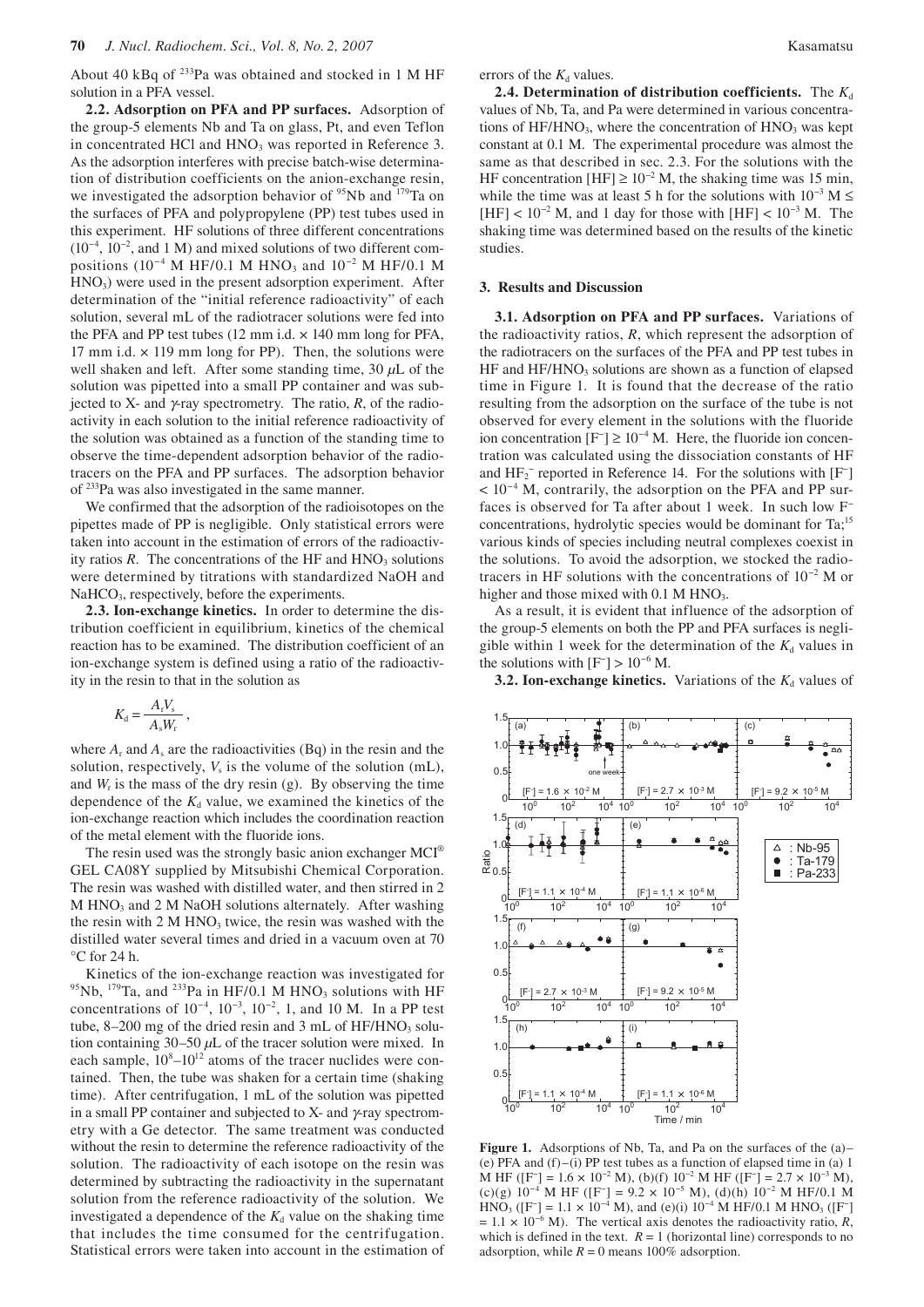

**Figure 2.** Variations of the distribution coefficients of Nb, Ta, and Pa on the anion-exchange resin as a function of the shaking time in the HF/HNO<sub>3</sub> solutions. The concentration of  $HNO<sub>3</sub>$  was constant (0.1 M). The concentrations of HF were (a) 10 M ([F<sup>-</sup>] =  $1.7 \times 10^{-2}$ M), (b) 1 M HF ([F<sup>-</sup>] = 7.8 × 10<sup>-3</sup> M), (c)  $10^{-2}$  M ([F<sup>-</sup>] = 1.1 × 10<sup>-4</sup> M), (d)  $10^{-3}$  M ([F<sup>-</sup>] = 1.1 × 10<sup>-5</sup> M), and (e)  $10^{-4}$  M ([F<sup>-</sup>] = 1.1 × 10<sup>-6</sup> M).

Nb, Ta, and Pa as a function of the shaking time are depicted in Figure 2. It is found that the ion-exchange kinetics depends on the fluoride ion concentration of the solution. The distribution coefficients do not change significantly over the shaking time ranging from 3 to 360 min, indicating that equilibrium kinetics is accomplished within 3 min in the solutions with [F− ]  $\geq 7.8 \times 10^{-3}$  M. In the solutions with [F<sup>-</sup>] < 10<sup>-4</sup> M, especially for Ta, it takes several hundreds min at most to achieve the ionexchange equilibrium. This means that [F− ] should be higher than 10−4 M in rapid ion-exchange experiments for short-lived isotopes of the group-5 elements to obtain chemical constants in equilibrium.

It is evident from the results of the kinetic studies that the  $K_d$ values in chemical equilibrium can be determined by the present batch experiments in the wide range of fluoride ion concentration,  $[F^-] > 10^{-6}$  M, without the interference from the adsorption on the surfaces of the test tubes.

**3.3. Distribution coefficients.** Variations of the  $K_d$  values of Nb, Ta, and Pa as a function of [F− ] are shown in Figure 3. The  $K_d$  values of the elements increase with increasing  $[F^{\dagger}]$ , which reflects the successive formation of anionic fluoro complexes. The decreasing feature of the  $K_d$  values in the concentrated [F− ] region would be due to the displacement of the anionic fluoro complexes of the group-5 elements on the resin through the  $HF_2^-$  anions.<sup>16</sup>

Clear differences in the adsorption behavior among the group-5 elements on the anion-exchange resin are observed. The large difference in the  $K_d$  values of the homologues Nb and Ta observed in the present study would arise from the fact that Ta forms fluoro complexes TaF*<sup>n</sup>* 5−*n* while Nb is present as oxo-fluoro complexes NbOF*<sup>n</sup>* 3−*n* dominantly.15–19 It is reported that Pa forms fluoro complexes PaF<sub>n</sub><sup>5−n</sup> like Ta.<sup>15−17</sup> However, the observed  $K_d$  values of Pa are considerably smaller than those of Ta in the studied conditions. As an average charge of anionic complexes influences on the  $K_d$  value, the number of the fluoride anions bound with Pa possibly differs from that of Ta in the present conditions. The average charge of the metal



**Figure 3.** Distribution coefficients of Nb, Ta, and Pa in HF/HNO<sub>3</sub> solutions as a function of the fluoride ion concentration.

complexes can be estimated from the relationship between the  $K_d$  values and the counter-anion (NO<sub>3</sub><sup>-</sup>) concentration.<sup>20,21</sup> For more detailed discussion on the anionic fluoride complexation of the group-5 elements, therefore, further experiments to obtain  $K_d$  values as a function of the NO<sub>3</sub><sup>-</sup> ion concentration are needed.

The differences in the anion-exchange behavior among the group-5 elements seem to originate from the differences in their chemical species. Fluoro complex formation of Db is expected to be discussed from experimental results on Db performed in the present chemical system. Taking into account the experimental restriction that chemical equilibrium should be achieved within the lifetime of <sup>262</sup>Db ( $T_{1/2}$  = 34 s), the anionexchange experiments must be carried out in the solutions with [F− ] ≥ 10−4 M. Furthermore, the distribution coefficient should be 10–500 mL/g to be determined using the microcolumn of AIDA.<sup>11</sup> From these standpoints, the experimental conditions at  $[NO<sub>3</sub><sup>-</sup>] = 0.1 M$  would be appropriate for the anion-exchange experiments of Db on the assumption that Db behaves like Nb or Pa as reported in References 4, 5, and 7.

#### **4. Conclusion**

We found out the experimental conditions to obtain the distribution coefficients of the group-5 elements in anionexchange chromatography with  $HF/HNO<sub>3</sub>$  solutions using the radiotracers of 95Nb, 179Ta, and 233Pa. Anion-exchange behavior of Nb, Ta, and Pa was minutely examined in the wide range of the fluoride ion concentration. Clear differences in the behavior among Nb, Ta, and Pa were observed in the studied conditions, suggesting that each element forms different anionic fluoro complexes. The present result gives the reality to the rapid chemical experiment of Db in HF/HNO<sub>3</sub> media for the study of fluoride complexation.

**Acknowledgement.** We express our gratitude to the staff of the RIKEN Accelerator Research Facility for the productions of  $95Nb$  and  $179Ta$ .

## **References**

- (1) *The Chemistry of Superheavy Elements*, Ed. M. Schädel, Kluwer Academic Publishers, Dordrecht (2003).
- (2)M. Schädel, Angew. Chem. Int. Ed. **45**, 368 (2006).
- (3) K. E. Gregorich, R. A. Henderson, D. M. Lee, M. J. Nurmia, R. M. Chasteler, H. L. Hall, D. A. Bennett, C. M. Gannett, R. B. Chadwick, J. D. Leyba, D. C. Hoffman, and G. Herrmann, Radiochim. Acta **43**, 223 (1988).
- (4) J. V. Kratz, H. P. Zimmermann, U. W. Scherer, M. Schädel,